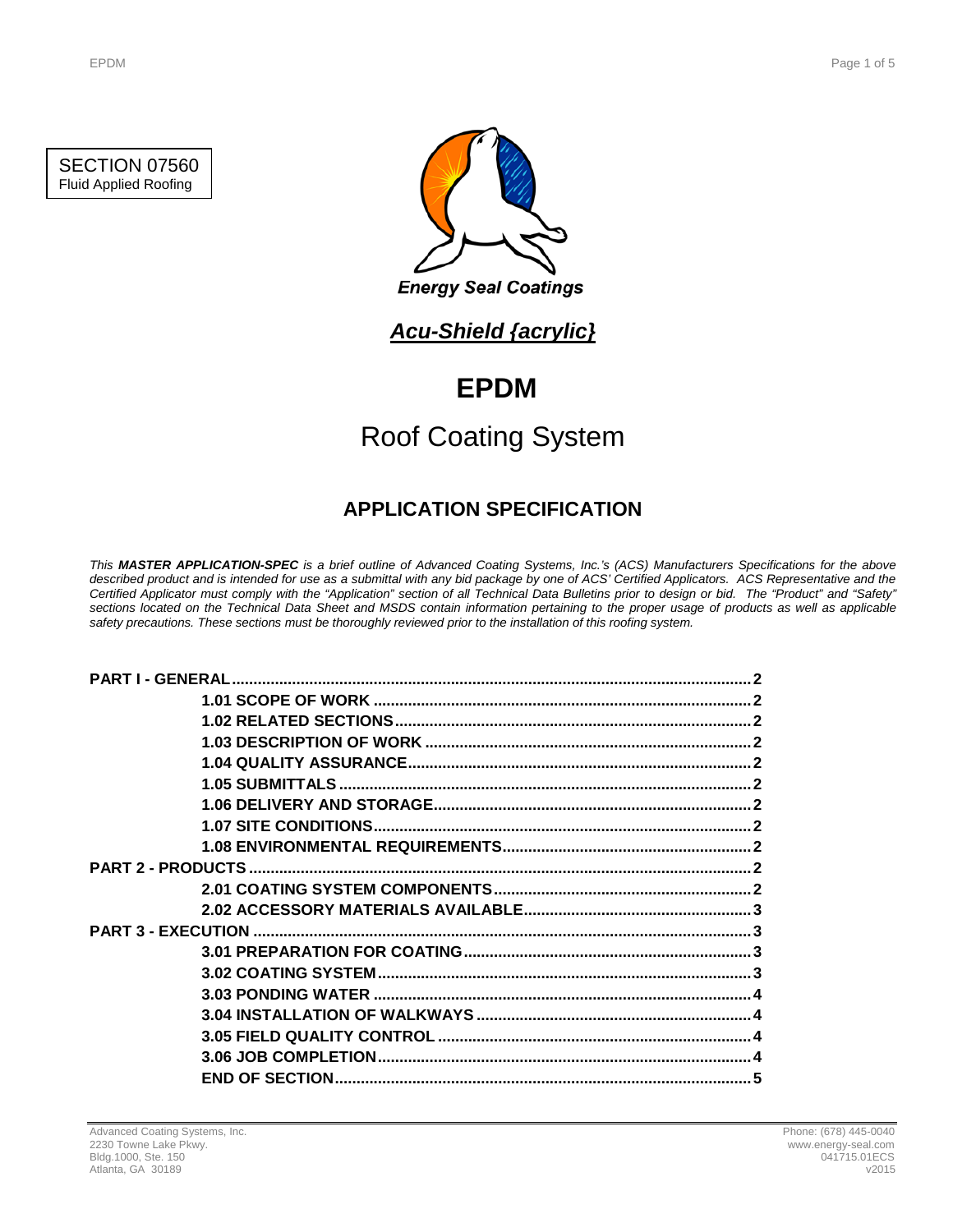#### **PART I - GENERAL**

#### **1.1 1.01 SCOPE OF WORK**

A. Furnish all labor, materials, tools and equipment necessary for the installation of Energy Seal Coatings<sup>®</sup> including accessory items subject to the general **1.07 SITE CONDITIONS** provisions of the contract.

#### **1.2 1.02 RELATED SECTIONS**

A. See: Warranty Request Form, Warranty Example, Technical Data Sheets, & MSDS

#### **1.3 1.03 DESCRIPTION OF WORK**

- A. Entire roof system to be restored.
- B. Gutters to be rust-proofed and/or waterproofed (optional).
- C. Mechanical equipment, vents and ductwork to be rustproofed and/or waterproofed (optional).
- D. Skylights may be sealed and/or waterproofed (optional).
- E. Adjoining walls and copings to be waterproofed (optional).

#### **1.4 1.04 QUALITY ASSURANCE**

- A. ACS Ten (10) Year Warranty covering material shall be issued within thirty (30) days of final payment.
- B. This roofing system must be installed by an Authorized Roofing Applicator in compliance with written Application Specifications as approved by ACS Technical Services. There must be no deviations without the **PRIOR WRITTEN APPROVAL** of ACS Technical Services. Upon completion of the installation, an inspection will be conducted by a ACS Representative to ascertain that the roofing system has been installed according to ACS published Master Application Specifications and details applicable at the time of bid.
- C. Provide written proof of required licenses, insurance and permits prior to job start-up.
- D. Provide copy of Approved ACS Warranty Request Form Application, submitted by the Contractor.

#### **1.5 1.05 SUBMITTALS**

- A. Samples (optional): Provide two (2) 1"x 2" (2.5cm x 5.0cm) samples of the system to be installed.
- B. Installation Procedures: Submit additional and specific **2.1 2.01 COATING SYSTEM COMPONENTS** procedures unique to the project by addendum.
- C. Product Data: Submit all product data with physical properties, requirements for preparation, limitations and application rates.

#### **1.6 1.06 DELIVERY AND STORAGE**

- A. Deliver coating materials and accessories in manufacturer's original protective containers with labels intact and legible. Comply with manufacturer's published instructions for storage and handling.
- B. Store materials in dry protected areas and on clean raised platforms with securely anchored weather protective covering.
- C. Store flammable products away from spark or open flame.
- D. Store coating materials at a minimum of 50°F (10°C) prior to use or as otherwise recommended by the manufacturer. Protect materials from freezing. Protect

materials from prolonged exposure to temperatures exceeding 105°F (40.6°C).

E. Contaminated and Damaged Materials: Remove damaged or contaminated materials from site and dispose of in accordance with local, State and Federal regulations.

- A. EXAMINATION OF EXISTING CONDITIONS: Contractor shall examine substrate for conditions that might detrimentally affect the application of Energy Seal Coatings<sup>®</sup> and shall report all unsatisfactory conditions to ACS and will not proceed until these conditions have been corrected.
- B. ALL WARRANTIES REQUIRE AN INFRARED SCAN AND THE REPLACEMENT OF ALL WET ROOFING MATERIALS, PRIOR TO SYSTEM APPLICATION.
- C. Commencing work implies acceptance of existing condition, by contractor, as satisfactory to the outcome of this work.
- D. Air intake vents, blowers, air conditioning units and evaporative coolers shall be disconnected or otherwise modified to prevent fumes from entering into the building or from contaminating the roof surface with condensate water or exhaust gases.

#### **1.8 1.08 ENVIRONMENTAL REQUIREMENTS**

- A. Proceed with coating work only when weather conditions comply with ACS recommendations and other current published data and MSDS information. Do not exceed temperature limitations recommended by ACS.
- B. Owner may occupy the premises during the entire period of the roof retrofit. Cooperate with Owner's Representative during application operations to minimize conflict, and to facilitate continued use of the facility.
- C. Coordinate scheduling with the Owner in order to relocate or protect vehicles, building occupants and building contents from damage during application operations.

#### **2 PART 2 - PRODUCTS**

- A. Approved Manufacturer
	- A. Energy Seal Coatings® by ACS
	- B. Approved Equal
	- C. See Product Data Sheet for specific details.
- B. Acrylic: (Acu-Shield™)
	- A. **[Acu-Shield](http://www.energy-seal.com/UserDyn/ACS/pdfs/acu-shield.pdf)**™ is a single component, water-based, 100% acrylic elastomeric coating.

| <b>PHYSICAL</b>                 | <b>TYPICAL VALUE</b> |
|---------------------------------|----------------------|
| <b>PROPERTY</b>                 |                      |
| <b>Tensile Strength</b>         | 254 psi min.         |
| Elongation                      | 465 %                |
| Viscosity                       | 115-120 KU           |
| Solar Reflectance               | 0.89                 |
| <b>Thermal Emittance</b>        | 0.89                 |
| SRI<br>(solar reflective index) | 113                  |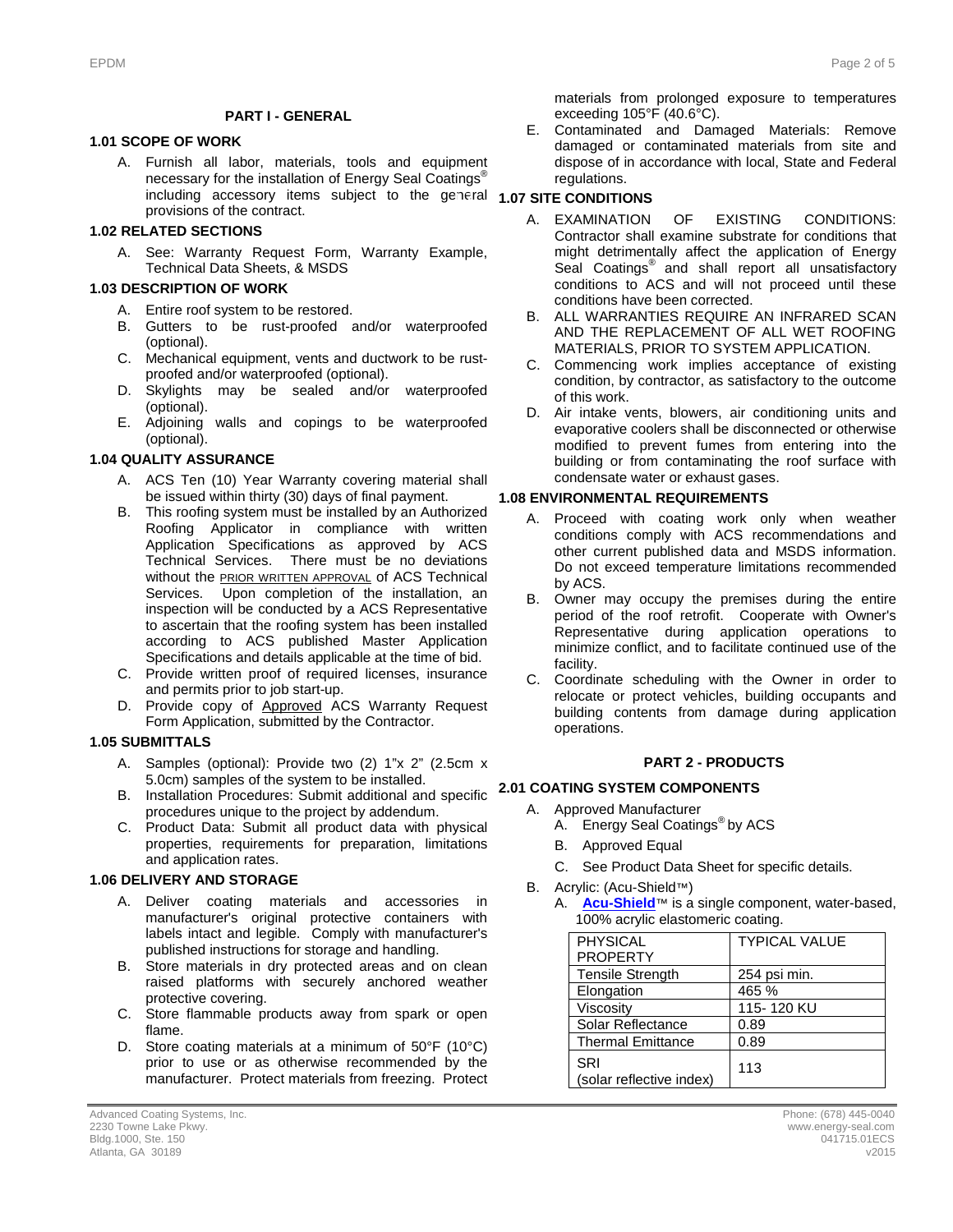- C. Recommended coating for tropical environments such as Florida, Hawaii and the Caribbean: Acu-Shield: T™
	- A. **[Acu-Shield:T](http://www.energy-seal.com/UserDyn/ACS/pdfs/acu-shield-t.pdf)**™ is a single component, waterbased, 100% acrylic elastomeric coating.

| <b>PHYSICAL</b><br><b>PROPERTY</b> | <b>TYPICAL VALUE</b> |
|------------------------------------|----------------------|
| <b>Tensile Strength</b>            | 254 psi min.         |
| Elongation                         | 465 %                |
| Viscosity                          | 115-120 KU           |
| Percent Solids, weight             | 65%                  |
| Percent Solids, volume             | 51%                  |
| Fungi Resistance                   | Zero Growth          |

#### **2.2 2.02 ACCESSORY MATERIALS AVAILABLE**

#### A. **[Acu-Wash](http://www.energy-seal.com/UserDyn/ACS/pdfs/acu-wash.pdf)™:**

A pre-treatment water-soluble detergent surfactant recommended for cleaning surfaces which are to be coated with Energy Seal Coatings® products.

**B. [Acu-Prime](http://www.energy-seal.com/UserDyn/ACS/pdfs/acu-prime%20all.pdf) All**™:

A fast drying, water-based, multi-purpose primer that is to be used as a primer coat for non-metallic surfaces.

C. **[Acu-Caulk:BG](http://www.energy-seal.com/UserDyn/ACS/pdfs/acu-caulk_bg.pdf)** 

A 100% acrylic elastomeric brush grade caulk used as a patching material for filling and patching cracks, joints and seams.

D. **[Acu-Fabric](http://www.energy-seal.com/UserDyn/ACS/pdfs/acu-fabric-sb.pdf)™** 

A stitch-bonded polyester fabric that comes in varying widths used in conjunction with Acu-Tac<sup>TM</sup> and/or Acu-Caulk:BGTM to create a fully adhered fabric reinforced waterproof system for flat and pitched roofs.

E. **[Acu-Caulk:FG](http://www.energy-seal.com/UserDyn/ACS/pdfs/acu-caulk_fg.pdf)**TM:

A fiber reinforced, acrylic elastomeric, flashing grade caulk. It is formulated to seal cracks and gaps ranging from 1/32 - 1/4" (.8mm - 6.3mm) with limited or no shrinkage.

F. **[Acu-Tape](http://www.energy-seal.com/UserDyn/ACS/pdfs/acu-tape.pdf)**TM:

A pressure sensitive, roof repair and seam sealing tape for all types of surfaces.

#### **3 PART 3 - EXECUTION**

### **3.1 3.01 PREPARATION FOR COATING**

- A. Adhesion test:
	- A. **Prior to commencing this specification, an ADHESION TEST PATCH must be applied and evaluated after the roof has been properly cleaned.**
- B. Cleaning:

A. Remove dirt and foreign material detrimental to adhesion and application of roofing materials. Power wash as needed with a minimum pressure 2,500 psi water-blaster.

- B. Use concentrated chlorine solution to treat areas of mildew, fungus or algae.
- C. EPDM Etching:

Apply Acu-WashTM **UNDILUTED** using a hand-pump at the rate of 500 sq.ft.  $(46m^2)$  per gallon (3.7 liter).

A. When using a hand-pump sprayer, adjust nozzle to achieve a uniform spray pattern with a 3 - 4 foot (91cm - 122cm) arc.

- D. Allow Acu-Wash™ to dry on the EPDM surface before proceeding, for no more than 10 minutes.
- E. Using a minimum 2,000-psi pressure washer, rinse the membrane surface with clean water. Beginning at the lowest point of the roof, work toward the highest point keeping the pressure washer tip within 12" (30.4cm) of the EPDM surface. Once at the highest point, work down with a final rinse to remove residue from the roof surface.
- F. On flat roofs, work away from and then back toward roof drains to achieve a double rinse. Acu-Wash™, in its diluted form, is safe to rinse down roof drains and is not harmful to surrounding landscape.
- G. Check cleanliness of EPDM surface by wiping a clean white cloth on the EPDM in several areas. If the cloth remains clean, proceed with the steps below. If the cloth is dirty, repeat steps D. though F. of this section. H. Detailing:
	- Inspect roof surface for delamination, punctures, tears, cuts, and open or partially opened seams. Repair damage to EPDM surface with minimum 6" (15.2cm) wide Acu-Tape™ before priming the membrane surface for coating.
- I. Flashing details must also be examined for loose or deteriorated flashing, cuts, tears and open inside or outside corners. Membrane and flashing terminations should be examined at perimeters, roof penetrations, and drains to ensure watertight performance. Deficient details should be corrected in accordance with the appropriate membrane manufacturers published detail before priming the membrane surface for coating.
- J. Prior to application Acu-Prime All™, allow the membrane to dry thoroughly.

K. Priming:

Prime with Acu-Prime All<sup>™</sup> at 250 sq.ft. (23.2m<sup>2</sup>) per gallon (3.7 liter) and allow the primer to cure before proceeding with additional coating or membrane repairs.

#### **3.2 3.02 COATING SYSTEM**

- A. General:
	- A. Do not apply coating when moisture is present on the substrate (or under substrate) or if rain is expected before coating properly cures.
	- B. Wind barriers shall be used if wind conditions could affect the quality of the material being applied.
	- C. Acu-Shield™ must cover all intended surfaces completely. An extra pass of Acu-Shield™ may be required at all edges, penetrations, and vertical surfaces such as parapet walls.
	- D. Base and finish coats of Acu-Shield™ must be **applied perpendicular to each other.**
	- E. Basecoat and primer shall be allowed to cure before proceeding with subsequent applications.
	- F. All coating and primers shall be coated within recommended time period. If application is delayed beyond that time, consult ACS for primer recommendations.
	- G. No traffic shall be permitted on the coated roof surface for a minimum of 3 days. Damage to the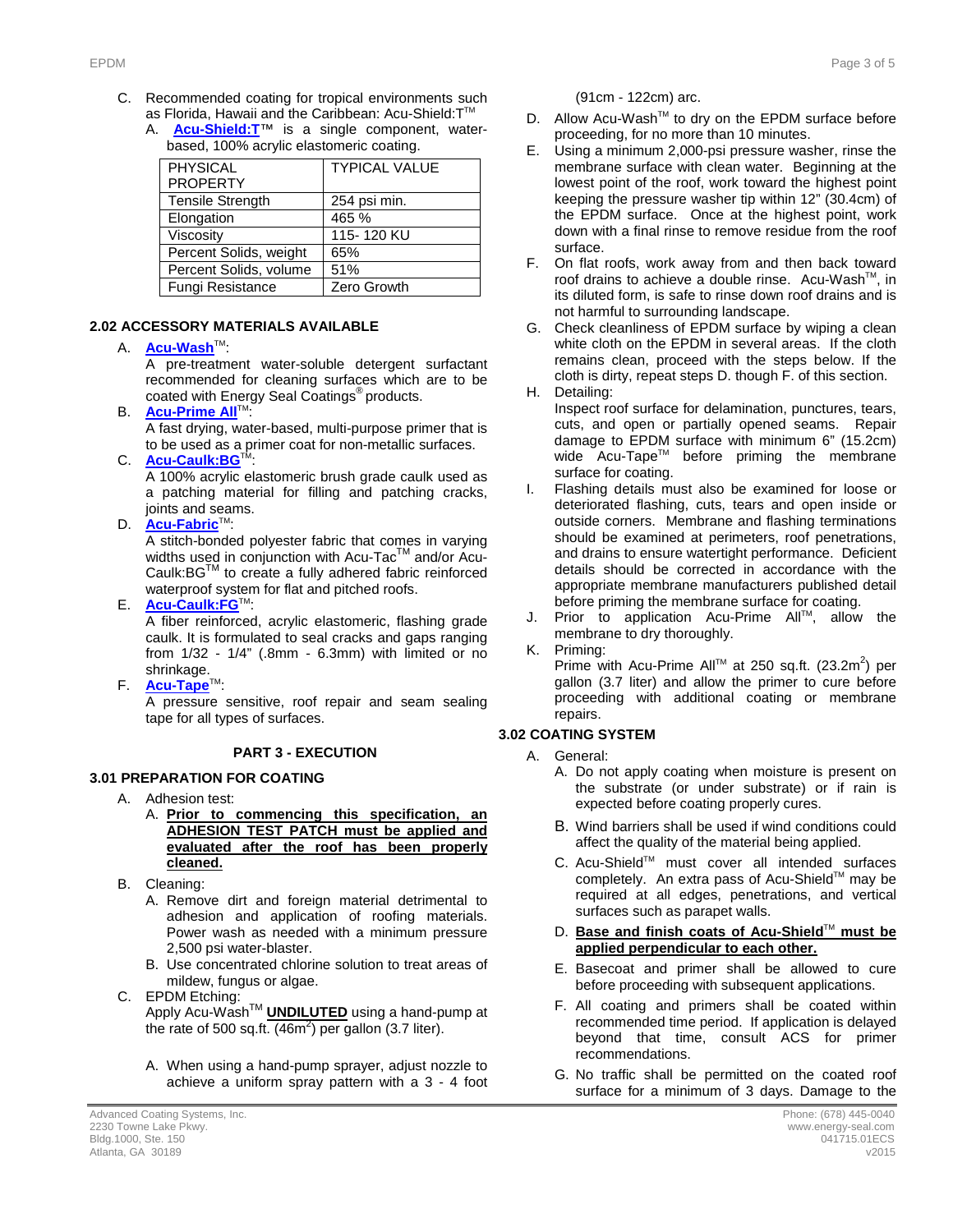surface by other trades shall not be the responsibility of the roofing contractor.

- B. Manual Application of Acu-Shield™ as both a base & finish coat:
	- A. As a basecoat; pour 1 gallon (3.7 liter) of Acu-Shield™ onto roof in a narrow pass for approximately 15 feet (4.5m) long and spread approximately 5 feet (1.5m) wide using a 22 mil Wooster Roller Gauge<sup>™</sup> with a 3/16" (4.7mm) short nap 18" (45cm) roller. The minimum application rate of 1.25 gal/100 sq.ft.  $(4.7 \text{ liter/ } 9.29 \text{ m}^2)$  per coat.
	- B. Repeat steps "B.1" above as the finish coat. Apply finish coat perpendicular to the basecoat.

Application rates of the basecoat and the final coat must be checked periodically to assure proper coating thickness. This shall be done using a wet film gauge, checking film thickness every 500 sq.ft.  $(46m^2)$  during application. Wet film thickness should be no less than 20 mil per coat.

- C. Spray Application of Acu-Shield™ as both a base & finish coat:
	- A. Spray basecoat of Acu-ShieldTM at minimum rate of **3.5 3.06. JOB COMPLETION** 1.25 gal/100 sq.ft.  $(4.7 \text{ liter/ } 9.29 \text{ m}^2)$ . Each pass shall overlap the previous pass to insure complete coverage. Contractor needs to figure losses due to surface texture, increasing estimated material requirements, if needed.
	- B. Spray finish coat of Acu-ShieldTM **perpendicular to the basecoat** at a minimum rate of 1.25 gal/100 sq.ft.  $(4.7$  liter/ 9.29 m<sup>2</sup>). Each pass shall overlap the previous pass to insure complete coverage.
	- C. Pay special attention to overspray, which can texture or discolor adjoining finished sections. Wind direction should conduct overspray away from finished roofing surfaces.

Application rates of the basecoat and the final coat must be checked periodically to assure proper coating thickness. This shall be done using a wet film gauge, checking film thickness every 500 sq.ft. (46m<sup>2</sup>) during application. Wet film thickness should be no less than 20 mil per coat.

Contactor should estimate coating requirements based on actual experience and they need to figure losses due to applicator proficiency, surface texture, wind, waste, and other factors. Additional material over and above the original estimate may be required.

**NOTE: The recommended gallons for minimum mil thickness is a guideline and should be verified by the contractor to ensure that the minimum mil thickness is applied to the roof surface.** 

#### **3.3 3.03 PONDING WATER**

- A. As defined by the National Roofing Contractors Association (NRCA), ponding water is water "that remains on a roof surface longer than 48 hours after the termination of the most recent rain event."
- B. Ponding water on a roof could indicate early roof failure. Every effort must be made to eliminate roof

ponds through the use of drains, scuppers or some other mechanical means.

### **3.04 INSTALLATION OF WALKWAYS**

B. In high-traffic areas and around mechanical equipment, walkways should be installed to protect the coating system from damage, or apply an additional layer of the Acu-Shield<sup>TM</sup> at a rate of 1.5 gallons/100 sq.ft. (5.6 liter/ 9.29  $m^2$ ). Broadcast 3M Granules or approved aggregate into the wet coating, to establish a trafficable surface.

### **3.4 3.05 FIELD QUALITY CONTROL**

- A. As defined by the National Roofing Contractors Association (NRCA), ponding water is water "that remains on a roof surface longer than 48 hours after the termination of the most recent rain event."
- B. Ponding water on a roof could indicate early roof failure. Every effort must be made to eliminate roof ponds through the use of drains, scuppers or some other mechanical means.

- A. Inspect completed roofing system and correct all defects to meet the specification and/or warranty requirements.
	- A. Transparent or Thin Areas: If areas appear to be undercoated, recoating may be needed to ensure final thickness to meet the ACS specifications.
	- B. Delamination: Verify that all coated areas appear to be fully adhered to the substrate. A visual inspection looking for typical signs of poor adhesion such as flaking, blistering, peeling, etc. should be made. Re-priming and recoating will be required if such areas are apparent.
	- C. Pin Holing: Certain job or site conditions may result in pin holing or out gassing during curing of the coating. Again, a visual inspection looking for typical signs of out gassing such as excessive pockmarks, pinholes, etc. should be done. Recoating will be required if such areas are apparent.
	- D. Blisters: Blisters represent a localized loss of adhesion and the lifting of roof coating film from the underlying surface. The most common cause is water or moisture vapor migrating through from below or above the roof surface. Surface blisters in coating can sometimes be caused by the actual moisture in the liquid coating at the time of application. Blisters can form when the coating dries so rapidly some of the water can't evaporate completely before the coating surface cures. Blisters can also form from moisture trapped in the substrate. Blisters must be removed using a shop knife, repaired with Acu-Caulk:BGTM and top coated with Acu-Shield $T$
	- E. Texture Finish: Heavy patterns, blistering, "skinning", "mud cracking", etc. may appear in the final finish. These may be indicators that too thick a coat or a build-up has occurred or other application